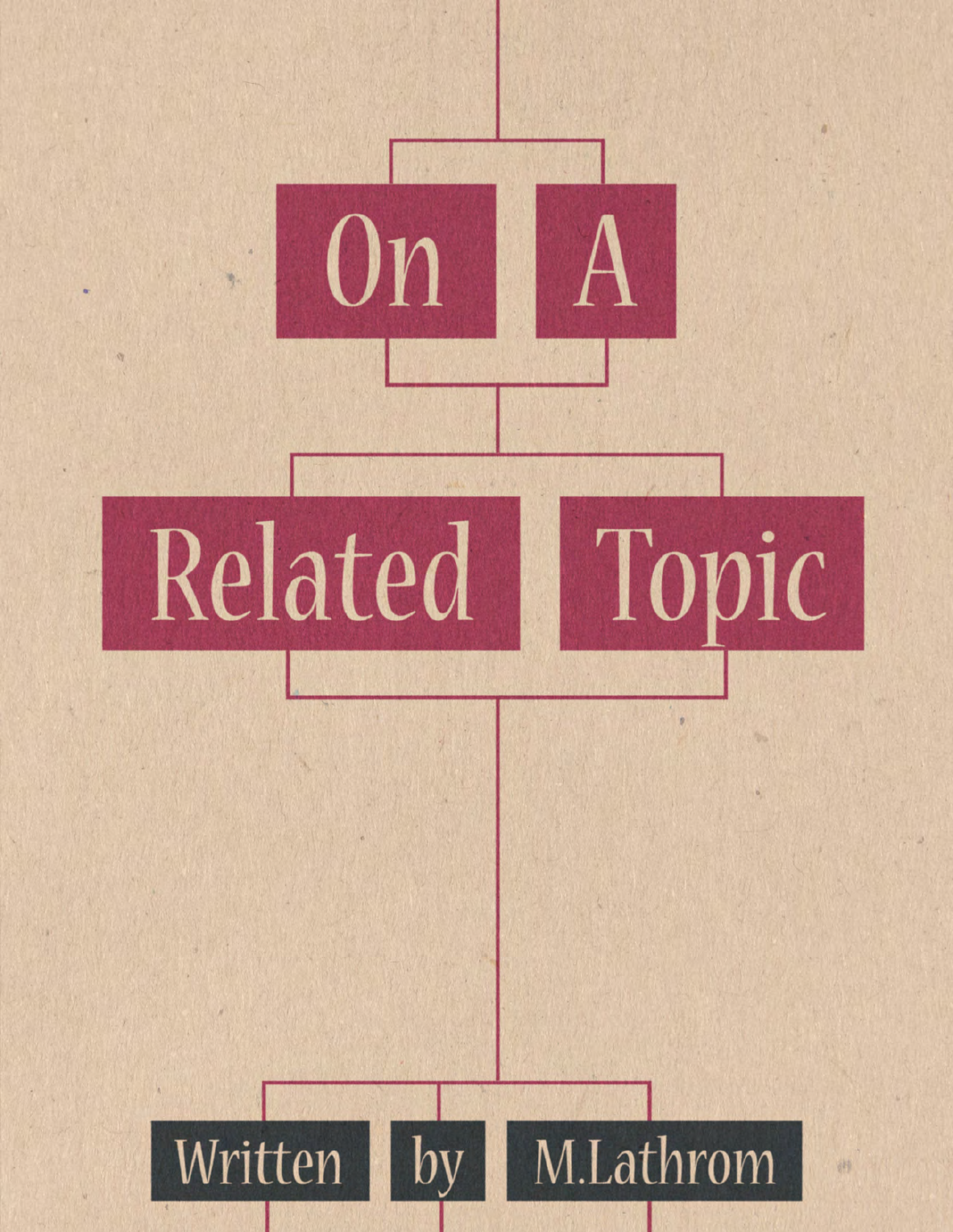## ON A RELATED TOPIC

Written by

Matt Lathrom

matt@mlathrom.com writtenby.mlathrom.com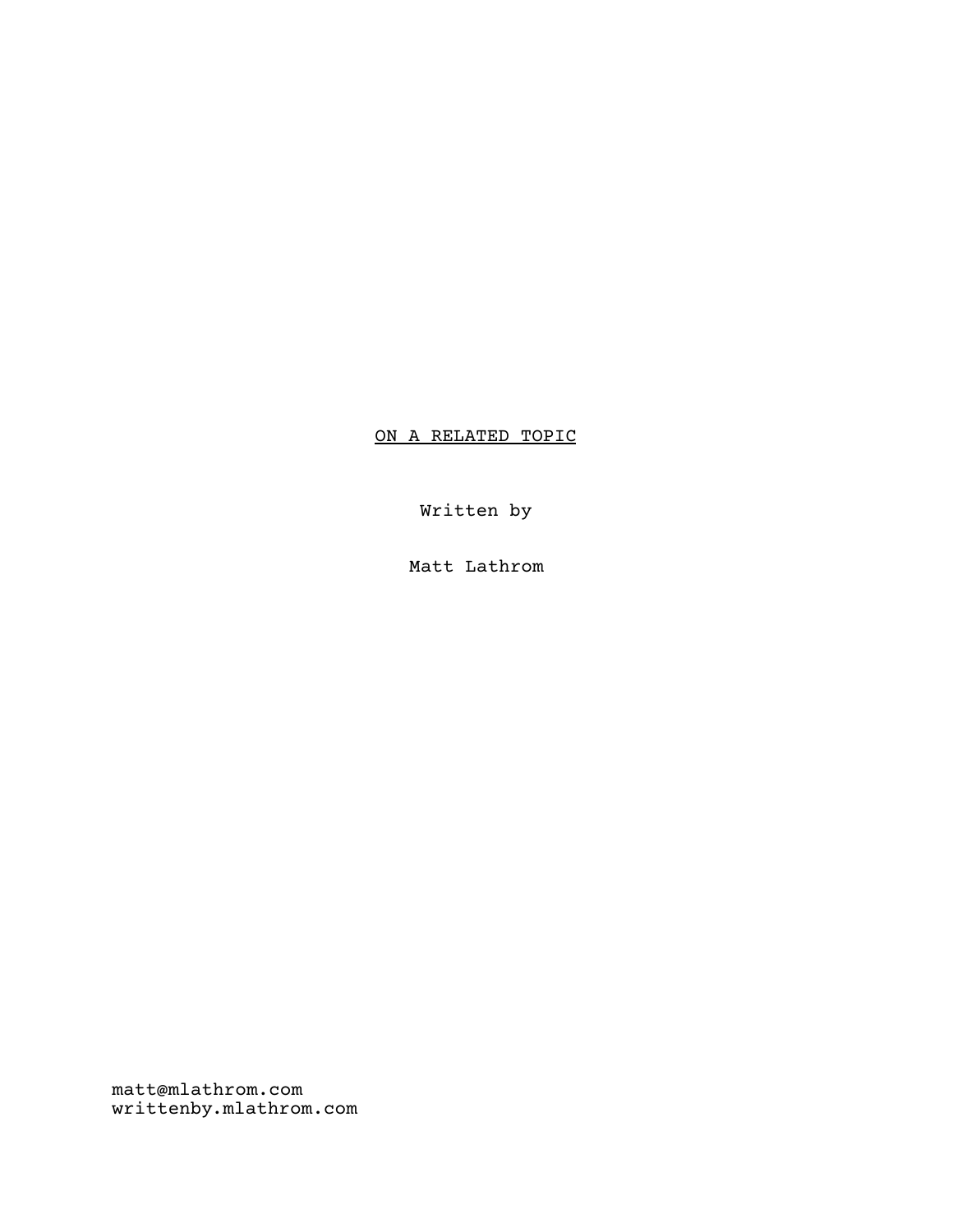FADE IN:

## **INT. LIVING ROOM - DAY**

KELLY (25), equal parts punk rock and hippie, and THOMAS (27), black shaggy hair and a stoner hoodie, sit about two feet apart on the couch. They avoid eye contact. Their cheeks flush.

Kelly touches her lips.

Thomas looks around for a distraction.

Both of them a bit red in the eyes. A little smoke rises form a joint in the ash tray.

Thomas leans forward. He taps it out. Then pauses. He opens his mouth to say something, then hesitates.

> THOMAS I didn't mean to, uh...

KELLY It's really... it's my... I shouldn't have...

THOMAS No, you didn't. I just...

KELLY

It's fine...

FADE IN:<br> **WELLY** (15), equal parts punk rock and hippie, and THOMAS<br>
(27), black shargy hair and stonar hoodie, sit about<br>
feet spart on the couch. They avoid eye contact. Their<br>
decks film,<br>
feeliy touches her lips.<br>
Tho Thomas licks his lips a bit. Kelly stares at him while he stares out into the living room. She crooks her head, twirls her hair around her middle finger. Her arm rests on the back of the couch.

She relaxes a bit.

KELLY Stop it. It's not a big deal. It was just a kiss.

THOMAS Yeah. Yeah, I know. It's really not. I mean, we both...

He looks to her.

THOMAS Wanted to?